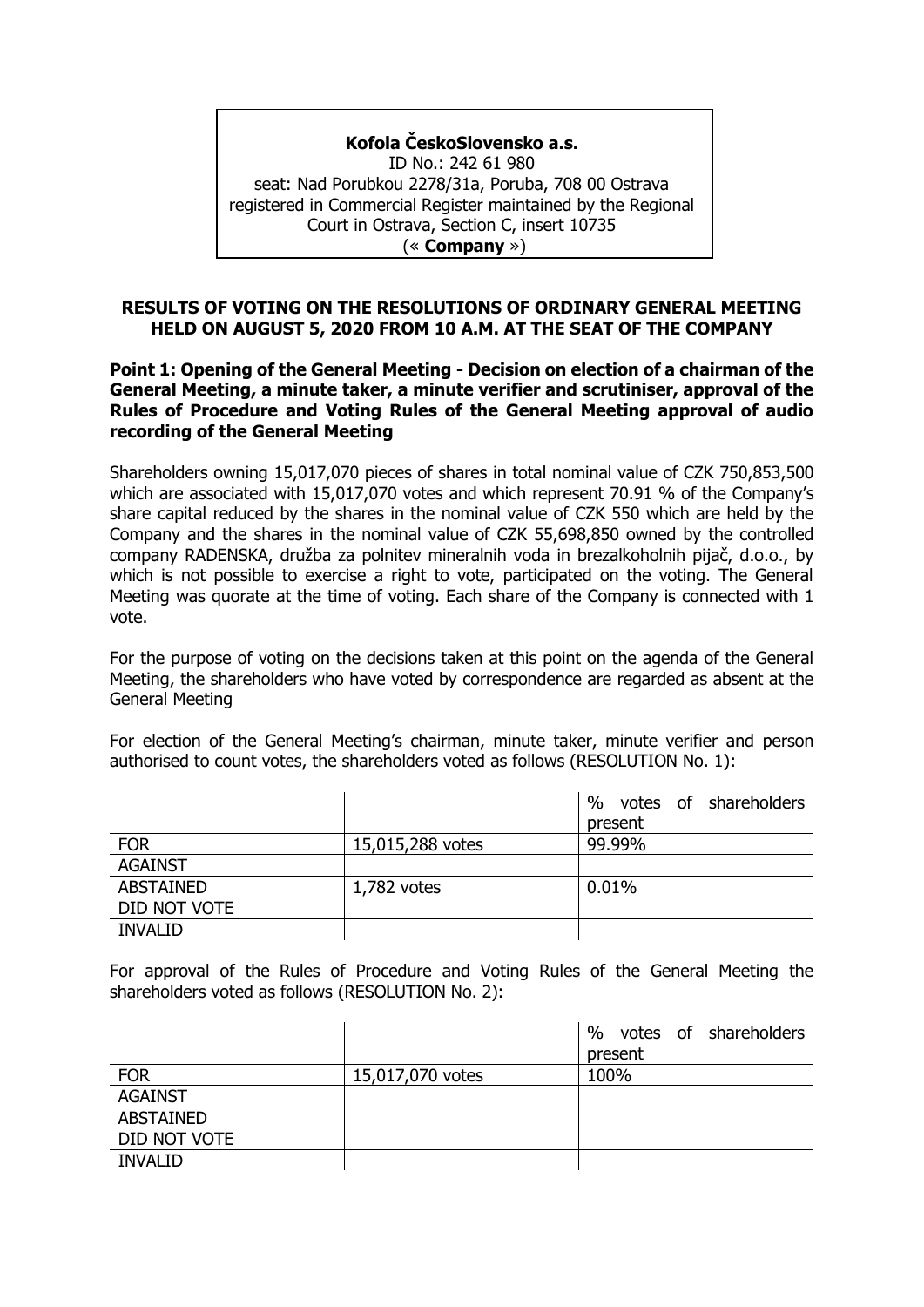For approval of audio recording of the General Meeting the shareholders voted as follows (RESOLUTION No. 3):

|                  |                  | %<br>votes of shareholders |
|------------------|------------------|----------------------------|
|                  |                  | present                    |
| <b>FOR</b>       | 15,015,288 votes | 99.99%                     |
| <b>AGAINST</b>   | $1,782$ votes    | 0.01%                      |
| <b>ABSTAINED</b> |                  |                            |
| DID NOT VOTE     |                  |                            |
| <b>INVALID</b>   |                  |                            |

## **Point 2: Decision on amendment of the Articles of Association of the Company with effect from January 1, 2021**

Shareholders owning 15,096,619 pieces of shares in total nominal value of CZK 754,830,950 which are associated with 15,096,619 votes and which represent 71.28 % of the Company's share capital reduced by the shares in the nominal value of CZK 550 which are held by the Company and the shares in the nominal value of CZK 55,698,850 owned by the controlled company RADENSKA, družba za polnitev mineralnih voda in brezalkoholnih pijač, d.o.o., by which is not possible to exercise a right to vote, participated on the voting. For the purpose of voting on this point of the agenda of the General Meeting the shareholders owning 79,549 pieces of listed common registered shares, each of a face value of CZK 50, delivered their ballot. The General Meeting was quorate at the time of voting. Each share of the Company is connected with 1 vote.

For approval of the amendment to the Articles of Association of the Company effective from 01/01/2021 the shareholders voted as follows (RESOLUTION No. 4):

|                  |                  | votes of shareholders<br>$\%$ |
|------------------|------------------|-------------------------------|
|                  |                  | present                       |
| <b>FOR</b>       | 15,096,619 votes | 100%                          |
| <b>AGAINST</b>   |                  |                               |
| <b>ABSTAINED</b> |                  |                               |
| DID NOT VOTE     |                  |                               |
| <b>INVALID</b>   |                  |                               |

**Point 3: Report of the Board of Directors on the business activities of the Company and the state of its assets for the year 2019 and the Summary Explanatory Report regarding the matters pursuant to Section 118 par. 5 letter a) to k) of the Act No. 256/5004 Coll., Capital Market Undertakings Act, and the Conclusions of the Report on Relations Between the Controlling Entity and the Controlled entity and Between the Controlled Entity and Entities Controlled by the Same Controlling Entity for the year 2019**

There was no voting on that point.

**Point 4: Report of the Supervisory Board on the results of control activities including information on the review of the Report on Relations** 

There was no voting on that point.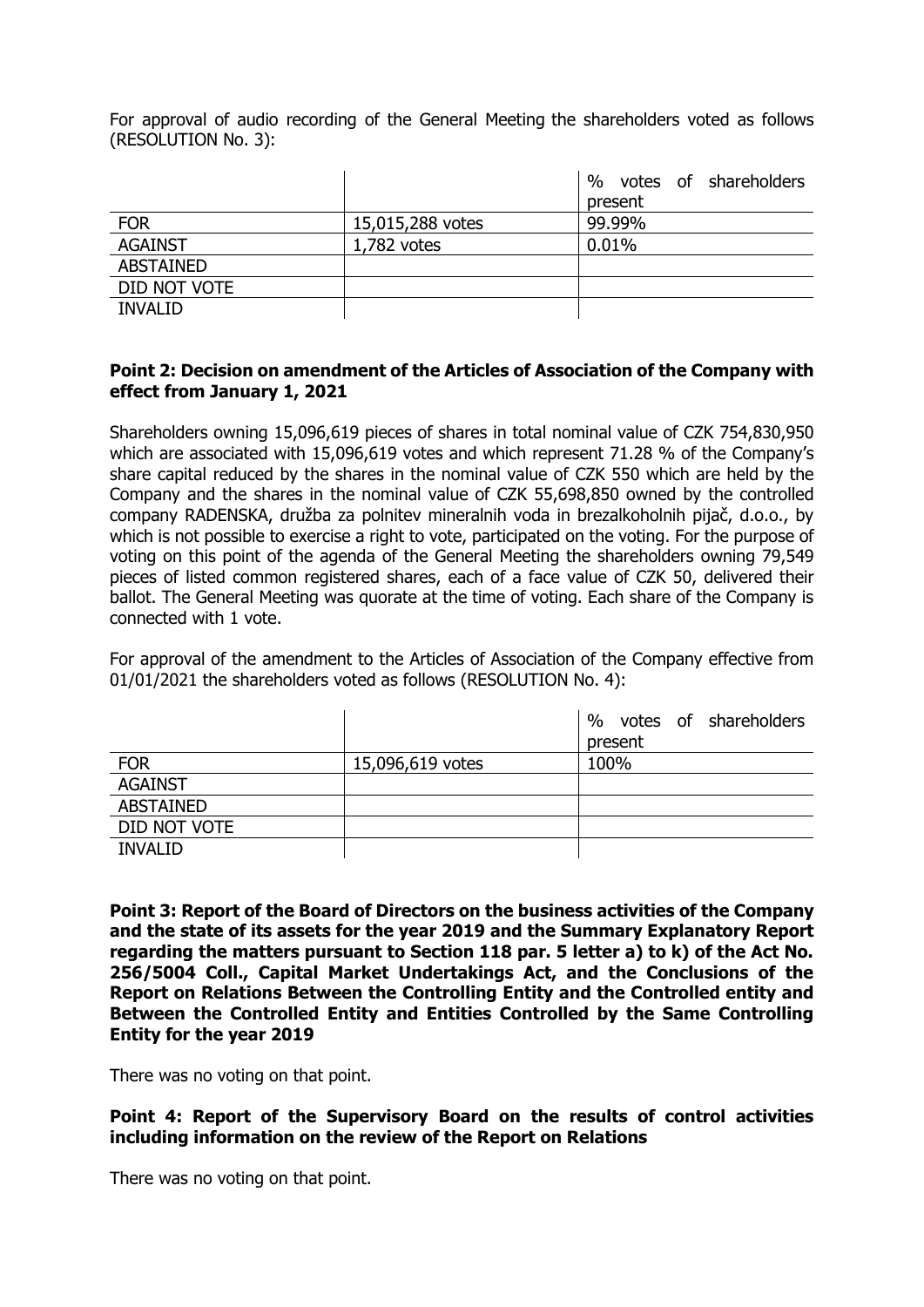### **Point 5: Approval of the Company´s financial statements for the year 2019 and the consolidated financial statements of Kofola ČeskoSlovensko Group for the year 2019**

Shareholders owning 15,096,619 pieces of shares in total nominal value of CZK 754.830.950 which are associated with 15,096,619 votes and which represent 71.28 % of the Company's share capital reduced by the shares in the nominal value of CZK 550 which are held by the Company and the shares in the nominal value of CZK 55.698.850 owned by the controlled company RADENSKA, družba za polnitev mineralnih voda in brezalkoholnih pijač, d.o.o., by which is not possible to exercise a right to vote, participated on the voting. For the purpose of voting on this point of the agenda of the General Meeting the shareholders owning 79,549 pieces of listed common registered shares, each of a face value of CZK 50, delivered their ballot. The General Meeting was quorate at the time of voting. Each share of the Company is connected with 1 vote.

For approval of the Company´s financial statements for the year 2019, the shareholders voted as follows (RESOLUTION No. 5):

|                  |                  | $\%$<br>votes of shareholders |
|------------------|------------------|-------------------------------|
|                  |                  | present                       |
| <b>FOR</b>       | 15,096,619 votes | 100%                          |
| <b>AGAINST</b>   |                  |                               |
| <b>ABSTAINED</b> |                  |                               |
| DID NOT VOTE     |                  |                               |
| <b>FOR</b>       |                  |                               |

For the approval of the consolidated financial statements of Kofola ČeskoSlovensko Group for the year 2019, the shareholders voted as follows (RESOLUTION No. 6):

|                  |                  | votes of shareholders<br>% |
|------------------|------------------|----------------------------|
|                  |                  | present                    |
| <b>FOR</b>       | 15,094,837 votes | 99.99%                     |
| <b>AGAINST</b>   | 1,782 votes      | 0.01%                      |
| <b>ABSTAINED</b> |                  |                            |
| DID NOT VOTE     |                  |                            |
| <b>FOR</b>       |                  |                            |

## **Point No. 6: Decision on the Policy of remuneration of the members of the Company bodies**

Shareholders owning 15,096,619 pieces of shares in total nominal value of CZK 754.830.950 which are associated with 15,096,619 votes and which represent 71.28 % of the Company's share capital reduced by the shares in the nominal value of CZK 550 which are held by the Company and the shares in the nominal value of CZK 55.698.850 owned by the controlled company RADENSKA, družba za polnitev mineralnih voda in brezalkoholnih pijač, d.o.o., by which is not possible to exercise a right to vote, participated on the voting. For the purpose of voting on this point of the agenda of the General Meeting the shareholders owning 79,549 pieces of listed common registered shares, each of a face value of CZK 50, delivered their ballot. The General Meeting was quorate at the time of voting. Each share of the Company is connected with 1 vote.